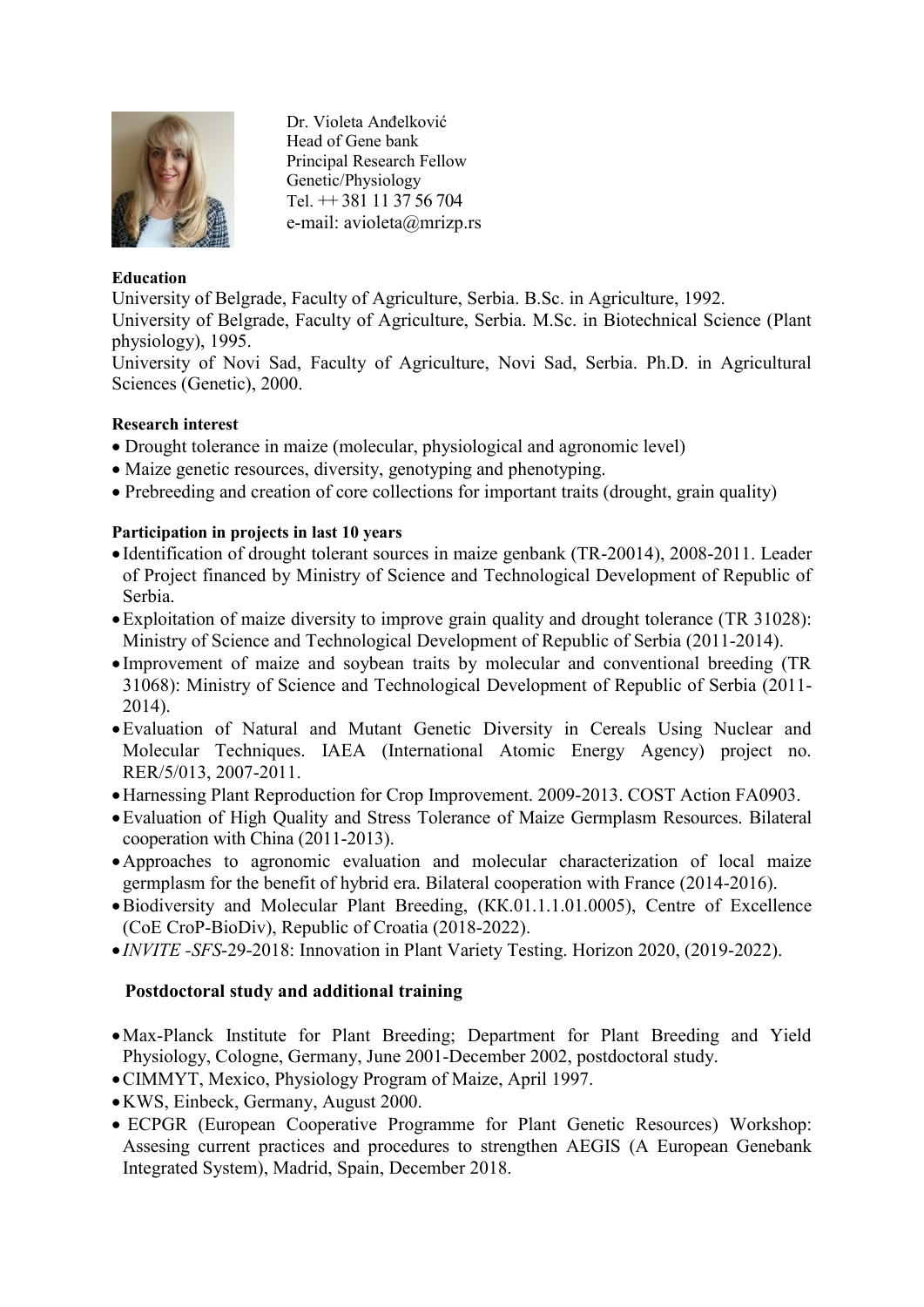# **Other activities**

- EUCARPIA Board member, representative of Serbia (2008-2016)
- Member of Maize working group (WG) within ECPGR (European Cooperative Programme for Plant Genetic Resources)
- Serbian Genetics Society, member of Presidency, President of Section for Breeding Organisms (2016 to present)
- Serbian Association of Plant Breeders and Seed producers
- Member of the Editorial Board of Serbian Journals, Genetika and Field and Vegetable Crops.
- Chairman of the Board of Directors at the Institute for Animal Husbandry from 2014.

## **Relevant publications:**

- *-* **Andjelkovic, V.**, Ignjatovic-Micic, D. (2011). ESTs analysis in maize developing kernels exposed to single and combined water and heat stress. Scientia Agricola 68 (3): 353- 360.
- *-* Babic Vojka, Jelena Vančetović, Prodanović S., **Violeta Andjelkovic**, Babic M., Natalija Kravić (2012): The identification of drought tolerant maize accessions by the two-step cluster analysis. Romanian Agricultural Research 29: 53-61.
- *-* [Kravić](http://www.springerlink.com/content/?Author=Natalija+Kravi%c4%87) Natalija, [Ksenija Marković](http://www.springerlink.com/content/?Author=Ksenija+Markovi%c4%87), **[Violeta Anđelković](http://www.springerlink.com/content/?Author=Violeta+An%c4%91elkovi%c4%87)**, [Vesna Hadži](http://www.springerlink.com/content/?Author=Vesna+Had%c5%bei-Ta%c5%a1kovi%c4%87+%c5%a0ukalovi%c4%87)-Tašković [Šukalović](http://www.springerlink.com/content/?Author=Vesna+Had%c5%bei-Ta%c5%a1kovi%c4%87+%c5%a0ukalovi%c4%87),[Vojka Babić](http://www.springerlink.com/content/?Author=Vojka+Babi%c4%87), Mirjana Vuletić (2013): [Growth, proline accumulation and](http://www.springerlink.com/content/x313200709572276/)  [peroxidase activity in maize seedlings under osmotic stress.](http://www.springerlink.com/content/x313200709572276/) Acta Physiologia Plantarum 35 [\(1\)](http://rd.springer.com/journal/11738/35/1/page/1): 233-239.
- Assenov B., **V. Andjelkovic**, D. Ignjatovic-Micic, J. Vancetovic, A. Nikolic, N. K. Christov, S. Tsonev, N. Abu-Mhadi, D. Vassilev, Y. Muhovski, M. Ilchovska and [E.](mailto:e.g.todorovska@gmail.com)  [Todorovska](mailto:e.g.todorovska@gmail.com) (2013): Identification of SNP Mutations in *MYBE-1* Gene Involved in Drought Stress Tolerance in Maize. Bulgarian Journal of Agricultural Science, 19: 181- 185.
- Vancetovic J., D. Ignjatovic-Micic, S. Bozinovic, M. Babic, M. Filipovic, N. Grcic, **V. Andjelkovic** (2013): Grain quality of drought tolerant accessions within a maize germplasm collection. Spanish Journal of Agricultural Research, 12 (1): 186-194.
- Ignjatovic-Micic Dragana, Marija Kostadinovic, Sofija Bozinovic, **Violeta Andjelkovic**, Jelena Vancetovic (2014): High grain quality accessions within a maize drought tolerant core collection. Scientia Agricola 71 (5): 402-409.
- **Andjelkovic Violeta**, Natalija Kravic, Vojka Babic, Dragana Ignjatovic-Micic, Zoran Dumanovic, Jelena Vancetovic (2014): Estimation of drought tolerance among maize landraces from mini-core collection. Genetika 46 (3): 775-788.
- Babic Vojka, Jelena Vancetovic, Slaven Prodanovic, Natalija Kravic, Milosav Babic, and **Violeta Andelkovic** (2015): Numerical Classification of Western Balkan Drought Tolerant Maize (Zea mays L.) Landraces. Journal of Agricultiral Science and Technology 17: 455-468.
- Kravić Natalija, Hadži-Tašković Šukalović Vesna, Babić Vojka, Srdić Jelena, Mesarović Jelena, **Anđelković Violeta** (2018): Maize seedling performance as a potential index for drought tolerance. Archives of Biological Sciences, Vol. 70 (1): 167-77.
- **Andjelkovic Violeta**, Ana Nikolic, Dragan Kovacevic, Snezana Mladenovic-Drinic, Natalija Kravic, Vojka Babic, Mirjana Srebric, Mirjana Jankulovska, Sonja Ivanovska, Dane Bosev (2018): Conserving maize in gene banks: Changes in genetic diversity revealed by morphological and SSR markers. Chilean Journal of Agricultural Research, 78 (1): 30-38.